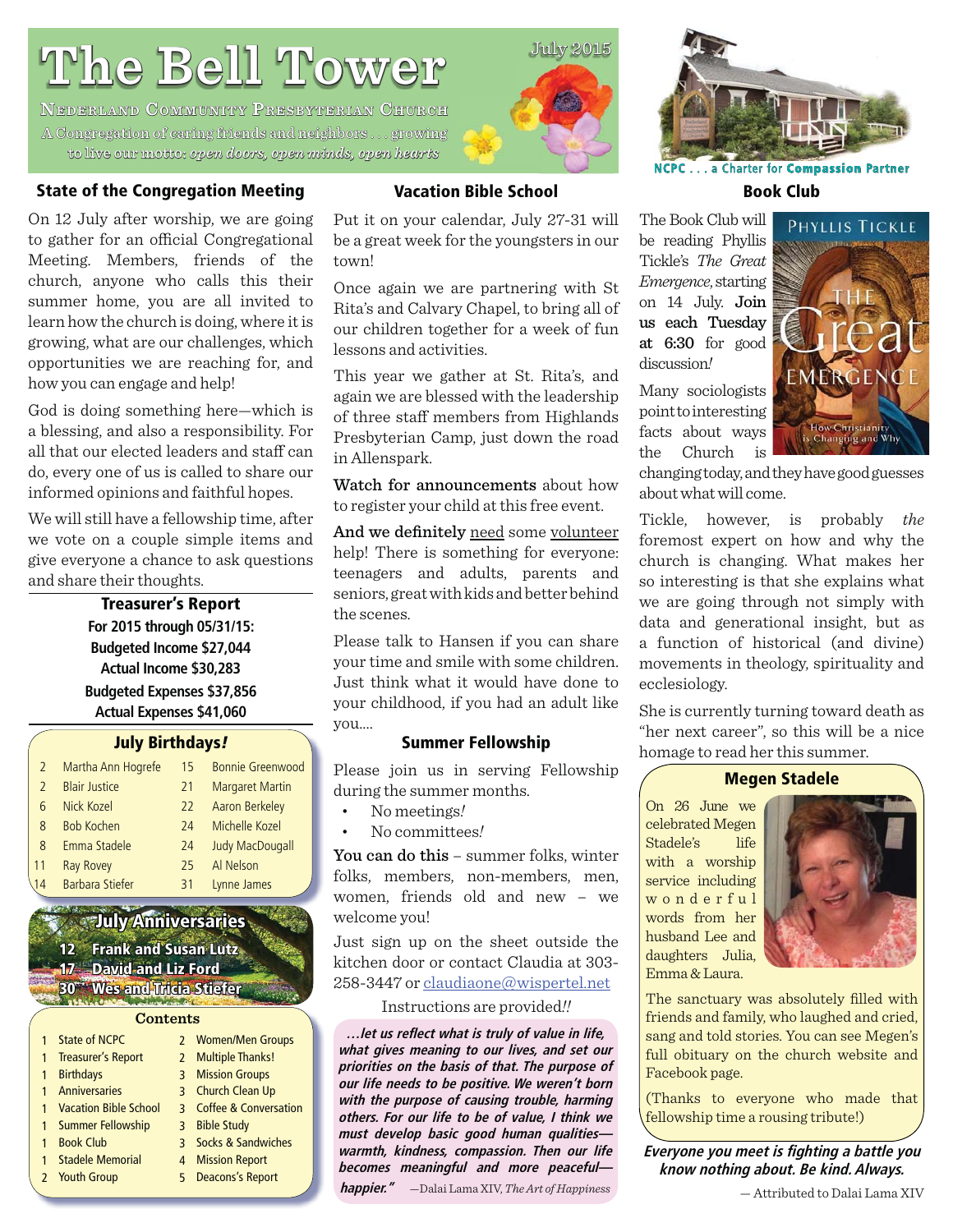#### **Youth Group**

Our next 'regular' time to hang out is 20 July, 5-9ish p.m.

We're going on a Field Trip to Boulder! Hang out on Pearl Street, dinner where the youth choose to go, and a movie at the  $29<sup>th</sup>$  St Mallsounds great, huh?!?

Make sure to tell Hansen if you want to come, so we can arrange enough seat belts.

Also, you are all invited to join Front Range Week at Rocky Mountain Mission! July 5-11 we have teens and tweens from smaller youth groups down the mountain, coming to spend a week doing service work.

Some day we might take our own trip to Nebraska or Haiti or who-knowswhere, but for now we get to serve the people in need right here!

For the full mission experience, we'll stay at the church, eat and work together; we get an adventure day up at Estes and RMNP; and we get out of our normal routines, so we can try to live a little more like Jesus hoped we would.

Here's the cool part: any youth from NCPC can sign up for free! That's F-R-E-E, as in, it doesn't cost for food, or activities, or transportation, or any of that jive!

Talk to Hansen or Wes with any questions you might have.

**Men's Group** meets the third Sunday of each month at 4 p.m. All men are welcome, whether you want to share a beer or help plan our next outreach project. This month it's 19 July at Very Nice.

**Women's Group** meets the first Sunday of each month at noon.

**Thanks to** David Shortridge, John Brocklehurst and Andrew Titchiner for transforming the Guyer Garden with beautiful vision, advice and new plants!



Mission group from Fergus Falls, Minnesota singing at worship service June 14.

**Mission Groups visit Nederland**



**Church Cleanup**



A BIG thank you to all our members who came and helped during the Church clean up day on Saturday, June 27, including K a t h l e e n H e n n i g s e n , Claudia O'Neill, Dan Harrison, Rich and Violet,

— Jim Reis

#### **Coffee and Conversation**

Every Thursday, 9 am, at *The Train Cars* back room, everyone is invited for coffee and conversation about life, faith, church and everything in between.

**Thanks to** Violet & Rich, who hosted the Outdoor Worship in their stunning garden, on a perfect June morning!

**Thanks to** new Ned resident Valerie Molazo, who donated a refrigerator to the church, and to Ross Alper of the Deli on First Street, who filled it up with food the same day! Between Summer Socks & Sandwiches and Rocky Mountain Mission, we can really use the extra space.





and Michelle and Betty.

Thanks to Pat and Gary Ennor for providing the flowers that



ON-GOING SUMMER HELP NEEDED — Our garden is for everyone. All members are welcome to come down whenever you have the time to help out weeding or planting flowers in the church gardens. The hose is being left out in the play area if you just want to come by and water. Feel free to bring your gardening tools, some flowers and jump right in!